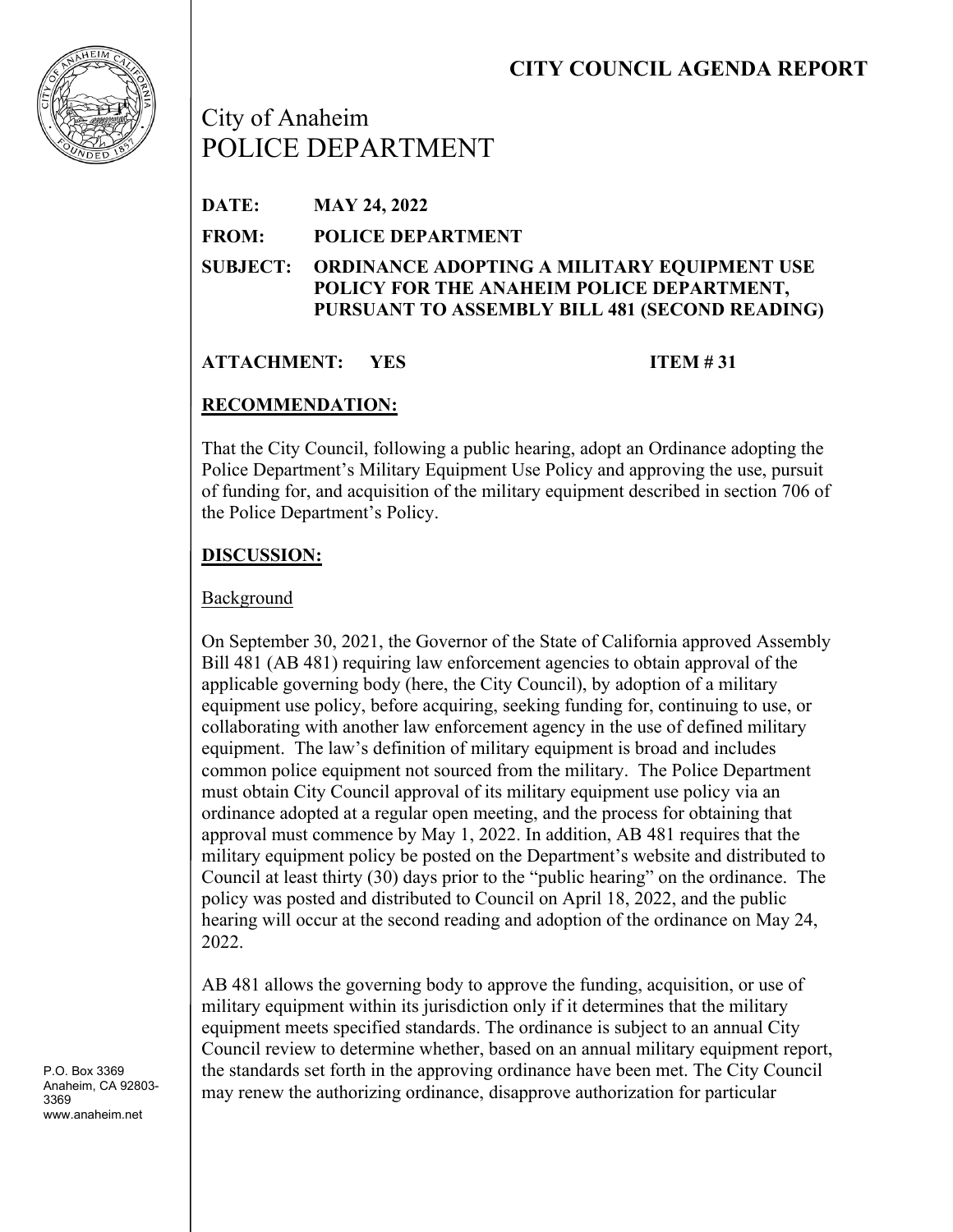military equipment where standards have not been met, or require modifications to the military equipment use policy to address any non-compliance with standards.

#### Police Department's Policy & Response

The mission of the Anaheim Police Department is to maintain a safe community to live, work, and play*.* The Police Department remains transparent by providing awareness and understanding of police practices, values public input, and welcomes open dialogue about its practices and operations. The Police Department understands the acquisition and deployment of equipment deemed military equipment may impact the public's safety and welfare. The Police Department responds to a wide variety of critical incidents, instances of civil unrest, and life and death situations, and operates in unpredictable and dynamic environments. A variety of equipment options are needed for an effective and safe resolution to those situations. The Police Department's catalog of military equipment and associated training gives its officers the capability to de-escalate volatile situations, protect the community and officers from harm, and bring critical incidents to a safe resolution.

The Anaheim Police Department works closely with local, county, state, and federal partners. In exigent circumstances, military equipment may be deployed from outside entities to promote the safety and security of the community. If the Police Department acquires, borrows, or uses military equipment in exigent circumstances, it will provide written notification of the acquisition or use to the City Council within 30 days following the commencement of such exigent circumstance unless such information is confidential or privileged under local, state, or federal law.

In accordance with AB 481, codified in California Government Code Sections 7070 – 7075, the Police Department has created a Military Equipment Use Policy (Section 706) (Attachment 1 hereto). Per the statute, "military equipment use policy" means a publicly released, written document governing the use of military equipment by the Department that addresses, at a minimum, all of the following:

- 1. A description of each type of military equipment, the quantity sought, its capabilities, expected lifespan, and product descriptions from the manufacturer of the military equipment.
- 2. The purposes and authorized uses for which the Department proposes to use each type of military equipment.
- 3. The fiscal impact of each type of military equipment, including the initial costs of obtaining the equipment and estimated annual costs of maintaining the equipment.
- 4. The legal and procedural rules that govern each authorized use.
- 5. The training, including any course required by the Commission on Peace Officer Standards and Training, that must be completed before any sworn member is allowed to use each specific type of military equipment to ensure the full protection of the public's welfare, safety, civil rights, and civil liberties and full adherence to the military equipment use policy.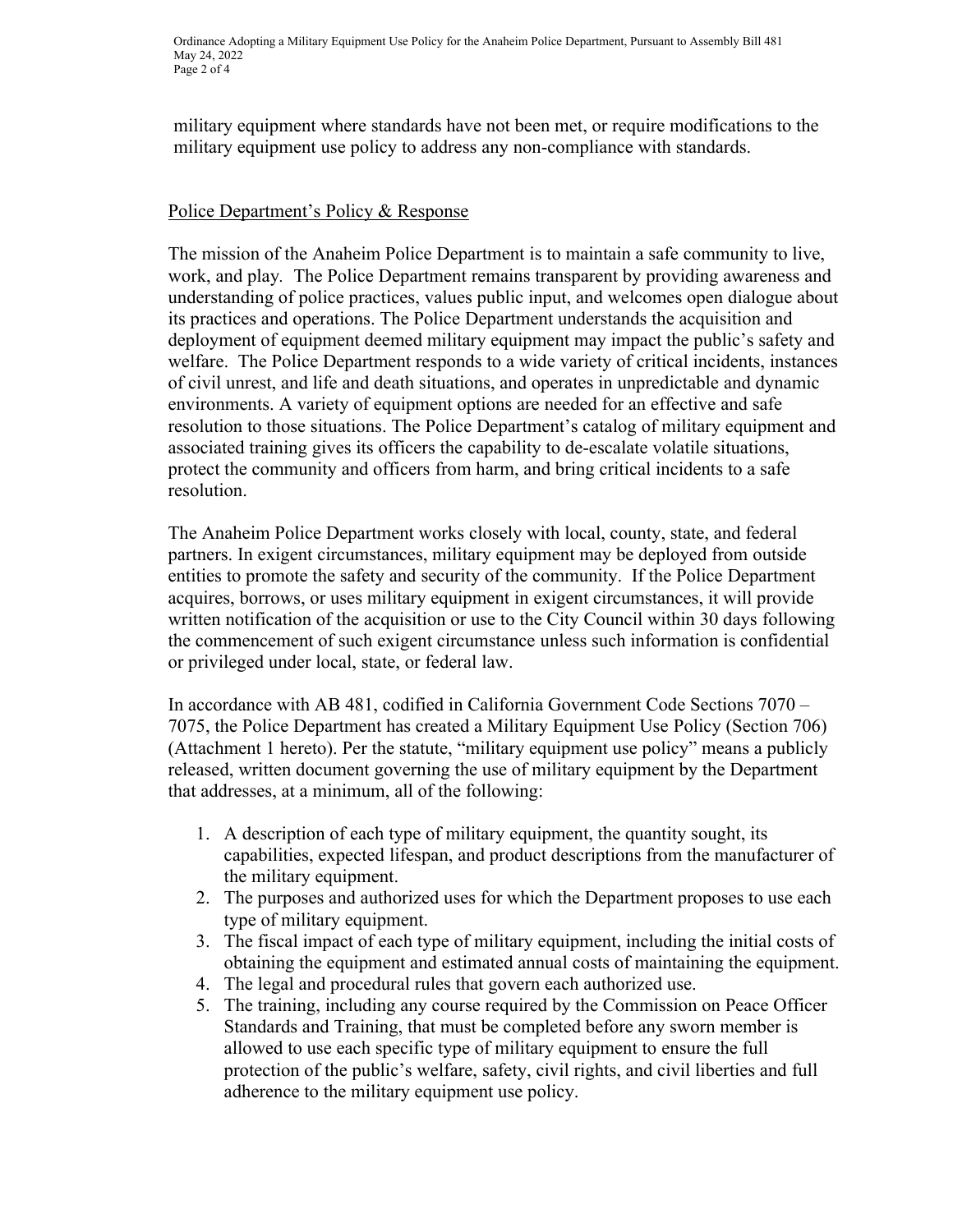- 6. The mechanisms to ensure compliance with the military equipment use policy, including which independent persons or entities have oversight authority, and, if applicable, what legally enforceable sanctions are put in place for violations of the policy.
- 7. The procedures by which members of the public may register complaints or concerns or submit questions about the use of each specific type of military equipment, and how the law enforcement agency will ensure that each complaint, concern, or question receives a response in a timely manner.

Pursuant to AB 481, the Department shall submit to the City Council an annual military equipment report for each type of military equipment approved by the governing body within one year of approval, and annually thereafter for as long as the military equipment is available for use. The Department shall also make each annual military equipment report required by this section publicly available on its internet website for as long as the military equipment is available for use. The annual military equipment report shall, at a minimum, include the following information for the immediate previous calendar year for each type of military equipment:

- 1. A summary of how the military equipment was used and the purpose of its use.
- 2. A summary of any complaints or concerns received concerning the military equipment.
- 3. The results of any internal audits, any information about violations of the military equipment use policy, and any actions taken in response, consistent with state law employee privacy restrictions.
- 4. The total annual cost for each type of military equipment, including acquisition, personnel, training, transportation, maintenance, storage, upgrade, and other ongoing costs, and from what source funds will be provided for the military equipment in the calendar year following submission of the annual military equipment report.
- 5. The quantity possessed for each type of military equipment.
- 6. If the Department intends to acquire additional military equipment in the next year, the quantity sought for each type of military equipment.

The Police Department presented an inventory of its military equipment to the Anaheim Police Review Board on March 27, 2022. The meeting was open to the public. During the presentation, members of the Police Department discussed the passage of AB 481 and summarized the Police Department's military equipment, including each item's purpose, lifespan, cost, authorized use, and required training. Members of the Police Review Board were given opportunities to ask questions regarding the Police Department's military equipment use.

In order to approve the Police Department's Military Use Policy (Policy), the Council must adopt an ordinance (Attachment 2) which makes the following findings: 1) the military equipment described in the Policy is necessary because there is no reasonable alternative that can achieve the same objectives of officer and civilian safety; 2) the Policy will safeguard the public's welfare, safety, civil rights, and civil liberties; 3) continued use of existing military equipment and purchase of military equipment described in the Policy is reasonably cost effective compared to available alternatives that